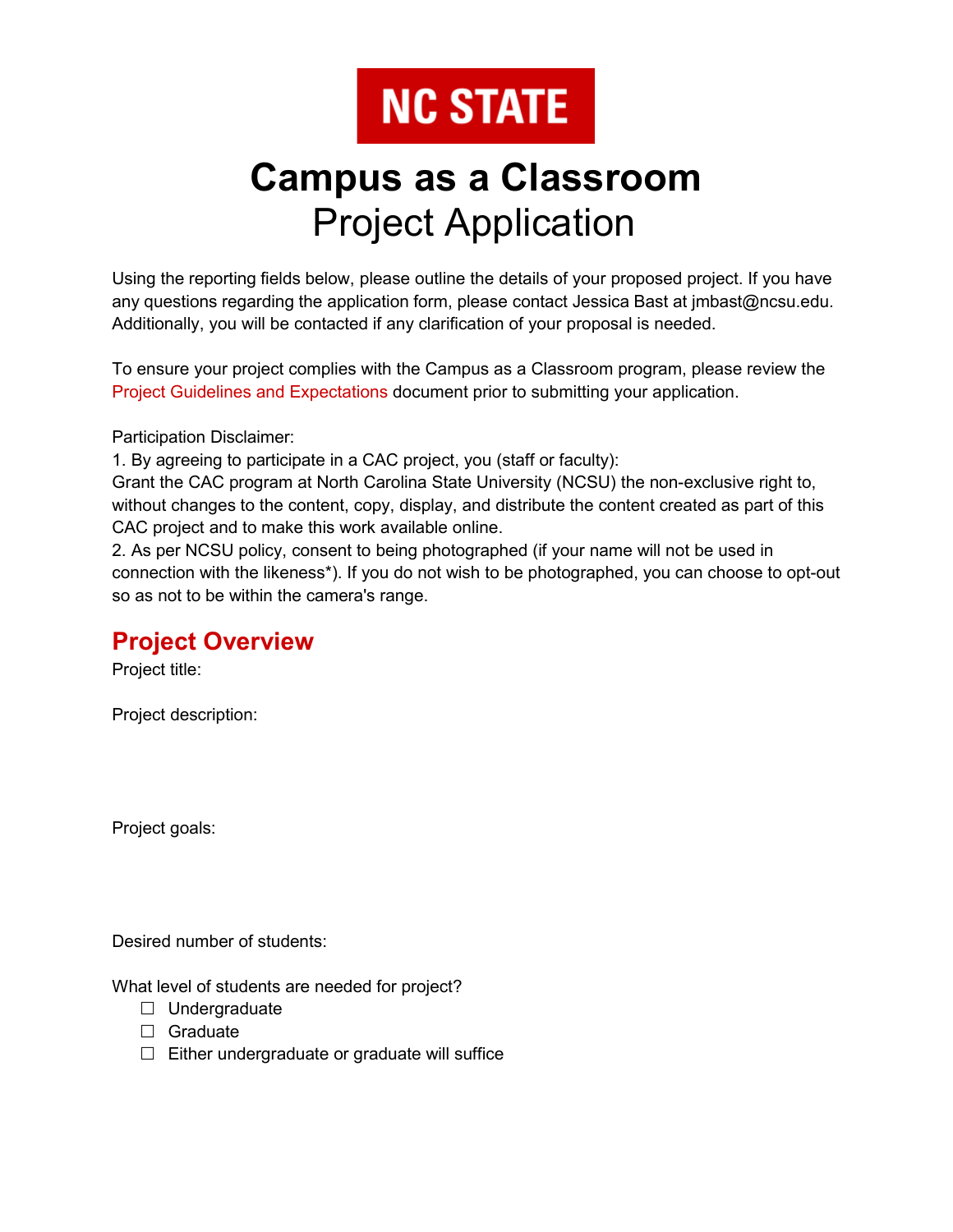#### **Project Partners**

Project contact(s), title(s), and department(s):

Partner email(s):

### **Project Details**

Please check all topics that apply to this project

- $\Box$  Campus engagement
- $\Box$  Public engagement
- $\Box$  Air and climate
- $\Box$  Buildings
- $\square$  Energy
- $\Box$  Food and dining
- □ Grounds
- $\Box$  Purchasing
- $\Box$  Transportation
- □ Waste
- □ Water
- $\Box$  Coordination and planning
- $\Box$  Diversity and affordability
- $\Box$  Investment and finance
- $\Box$  Wellbeing and work

What challenge, opportunity, or need does this project relate to or fill? If applicable, please comment on how this project builds on prior work.

Please describe how the project supports NCSU's and/or your department's sustainability goals and plans.

Describe tasks and activities involved in the project. Common tasks include research or literature review; data collection; design, proposal, and recommendations development, and more.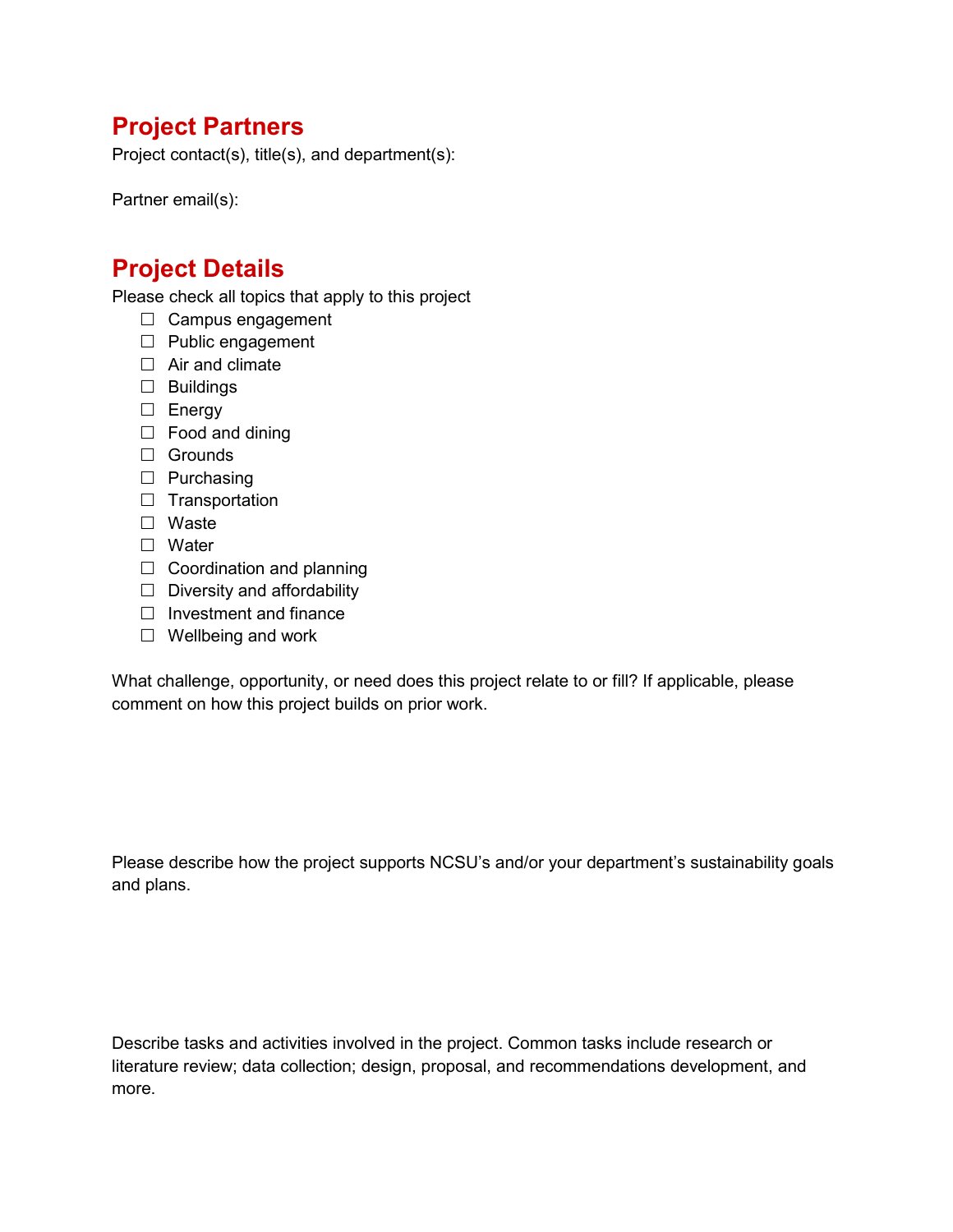Describe the desired outcomes of this project, including qualitative and quantitative outcomes. How will this project measure success? What will students be required to produce at the end of the year?

List special equipment, liability considerations, safety hazards, access restrictions, etc.

Describe desired experience, background and skills that are ideal for the project.

Projects that alter campus grounds or facilities must have administrative approval prior to the submission of this form. Please indicate if approval has been acquired and by whom. If no approval is required, please write "N/A."

#### **Project Funding**

Because CAC is a paid student opportunity, you must be able to provide funding for your project to be approved. Your funding source does not need to be determined in order to submit this application, and the Sustainability Office is happy to provide support in applying through various funding avenues, as indicated in the questions below. Over the course of the academic year, **undergraduate students should be paid approximately \$1,800** (\$12/hour), and **graduate students should be paid \$2,250** (\$15/hour).

In the event that your funding is not yet determined at the time of submitting this application, **please contact Jessica Bast (jmbast@ncsu.edu) when it has been finalized.**